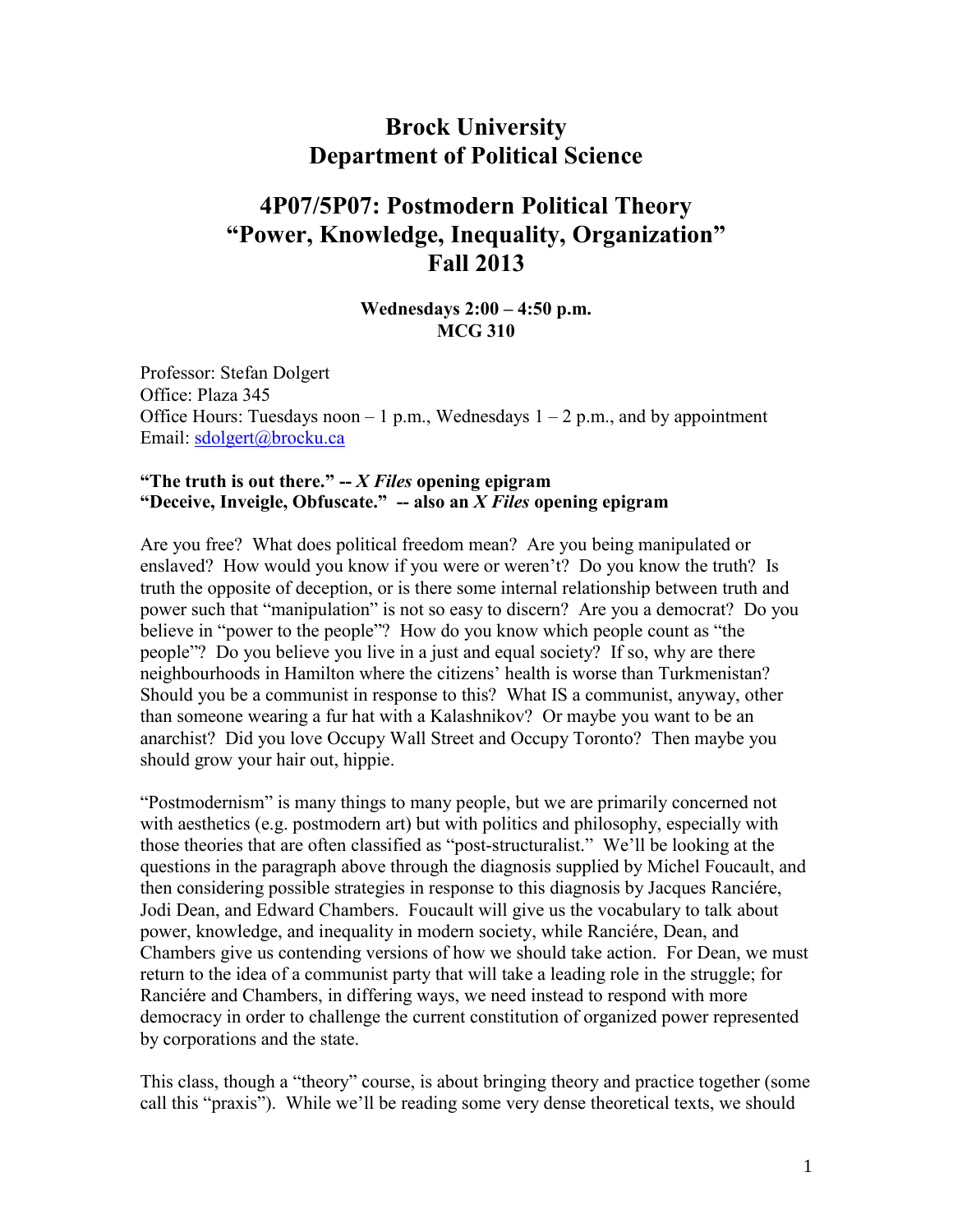at all times keep in mind those in vulnerable populations outside the halls of our university, and how our theories look when reflected through their experiences. We aren't in an ivory tower here – we are in the thick of this with everyone else – though sometimes we pretend that the university is immune to the problems of the wider world. It isn't. It may be a place of respite, at times, a place to collect ourselves to ask questions we don't always have the time to ask otherwise, but I think we'd be better off thinking about it as the stool in the corner of a boxing ring. You get your minute here to nurse your wounds and figure out why you're getting clobbered, but then when the bell rings you're back in the fight, throwing jabs and getting blows reigned upon your head. Keep your chin tucked in and always keep your hands up, my friends, and always stay thirsty.

### **Course Objectives**

- 1) Explain the basic concepts in Michel Foucault's vocabulary, including genealogy, power, truth, biopower, discipline, and governmentality.
- 2) Use these concepts to diagnose contemporary social phenomena in Canada.
- 3) Relate Jacques Ranciére's critique of politics and Jodi Dean's critique of democracy to Foucault's theories.
- 4) Understand basic statistics relating to social, economic, and political inequality in Ontario.
- 5) Understand the basic strategy of relational meeting developed by the IAF, especially as applied to Greater Edmonton Alliance.
- 6) Assess whether the strategies of Ranciére, Dean, and Chambers are adequate to address contemporary disempowerment and inequality.
- 7) Ask yourself: what should we be doing right now that we aren't? How are our imaginations captured by "the idolatry of the actual"?

# **Course Textbooks**

Chambers, Edward. *Roots for Radicals* Dean, Jodi. *The Communist Horizon* Foucault, Michel. *The Foucault Reader* Ranciére, Jacques. *Disagreement*

### **Class Style**

This class will be conducted as a discussion-intensive seminar. This course will also utilize a number of different methods in presenting the materials, possibly including simulations, semi-formal debates, role-play, and short excerpts from contemporary films. Please come prepared to discuss the materials each day, and this means arguing about them in a thoughtful manner with your instructor and fellow classmates. These discussions should be respectful of others' views, but in no way does that suggest that we paper over our differences with others. We will learn from each other precisely to the extent that we can figure out exactly how much we disagree with one another.

# **Assignments:**

Seminar Participation: 20% Seminar Facilitation: 10%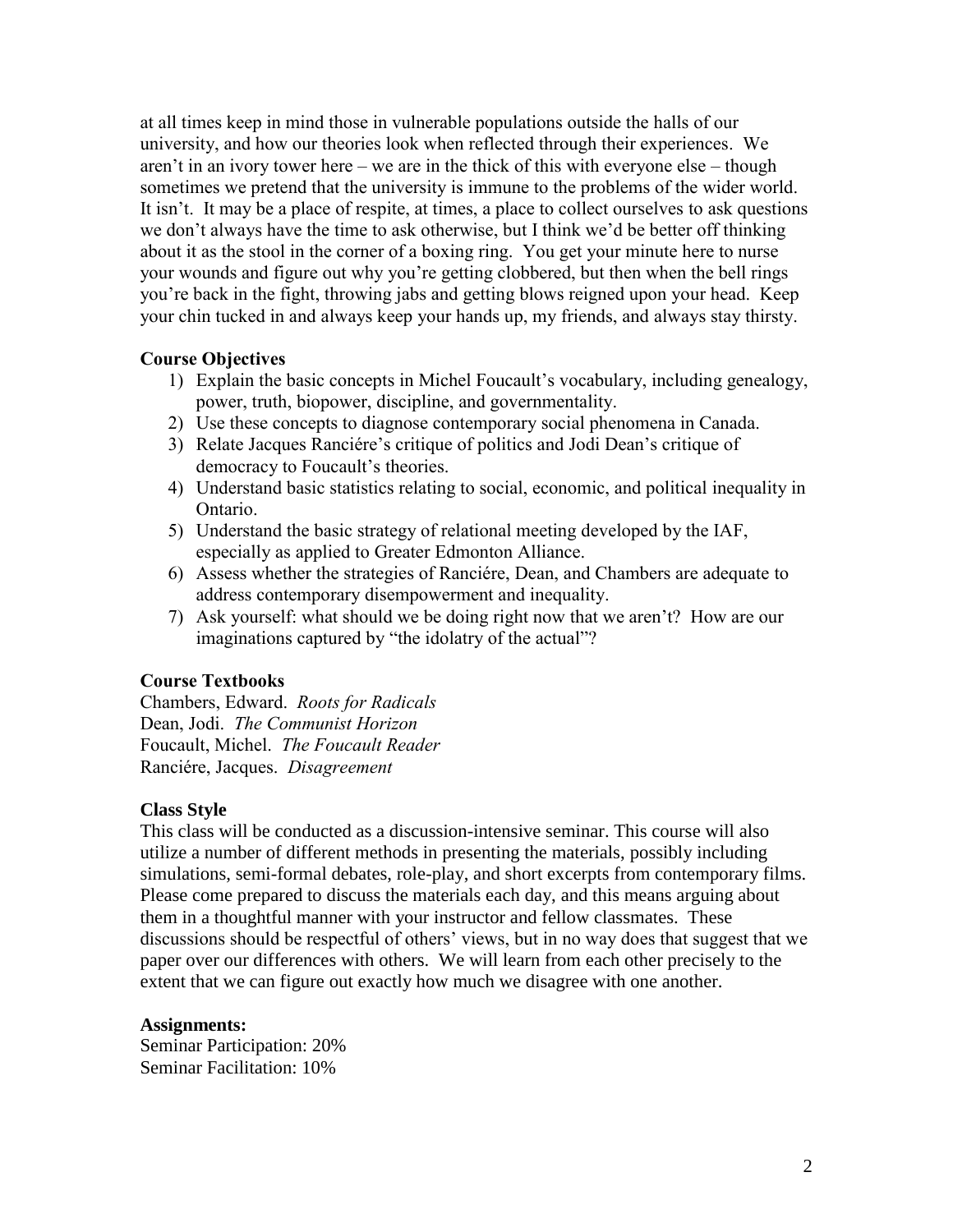Short Paper: 15% (5 pages, due October 2 in class). Questions will be distributed by the instructor in advance. This paper may be re-written after the Peer Review and submitted for a re-grade, which will be an average of the first and second versions of the paper. This re-write option, if exercised, is due November 6.

Peer Review: 10% (due October 9). Instructor will provide a template.

Discussion Posts (online in the Forum, via Sakai): 10% (10 postings total, 1% each) Tweets: 5% (5 tweets at 1% each)

Final Paper: 30% (15 pages for undergraduates; 20 pages for graduate students, due December 13)

### *Seminar Participation:*

Given that this is a fourth-year/graduate course, participation counts heavily. Please make sure to actively (and thoughtfully) engage in conversation each session, and please check with the professor if you have any questions regarding your participation grade throughout the semester.

### *Seminar Facilitation:*

Each student will be responsible for facilitating one of the class sessions, probably in conjunction with one other student. Facilitators do not need to provide a lengthy introduction on their appointed day, but should provide several questions or topics IN WRITING for discussion, and should be prepared to briefly introduce each question or topic. Facilitators must submit questions to the Professor by noon on Tuesday, before class that week.

### *Discussion Posts:*

Prior to each week of class BEGINNING WITH WEEK TWO, each student is required to post one item to the Forum section of Sakai by 10:00 a.m. on Tuesday of that week. THERE IS NO POSTING DUE IN WEEK TWELVE. This posting is to be approximately 50-100 words. The grade will be based on whether the posting meets these requirements – it will not be graded for content, though postings that are clearly not related to the week's readings, or that demonstrate a lack of acquaintance with the readings, will not be counted.

Each post should address a question to the text, or to one of the other student posts for that week. They can take many forms, and the following are just a few examples: 1) puzzle through what the author means… e.g. "Author X seems to state that Z is the case, but I cannot understand how this argument works, since the Author also says Y. One way to resolve this seeming dilemma is to include B in the argument, which removes the contradiction; 2) argue with the author… "Author M states X and Y, both of which result in a argument that is immoral (state why) and threatens democratic legitimacy (state why). Author M's position is of no use to us in crafting a theory of tragedy; 3) "Student U has posted that Author P is wrong because of K. While I agree that K is a problem, Student U does not take into account Author P's argument J, which answers the contradictions raised by Student U." Hopefully these dreary examples will give you an idea of the flavour of the postings, but please do make your commentary livelier than what I have just written above! I expect that these postings will facilitate class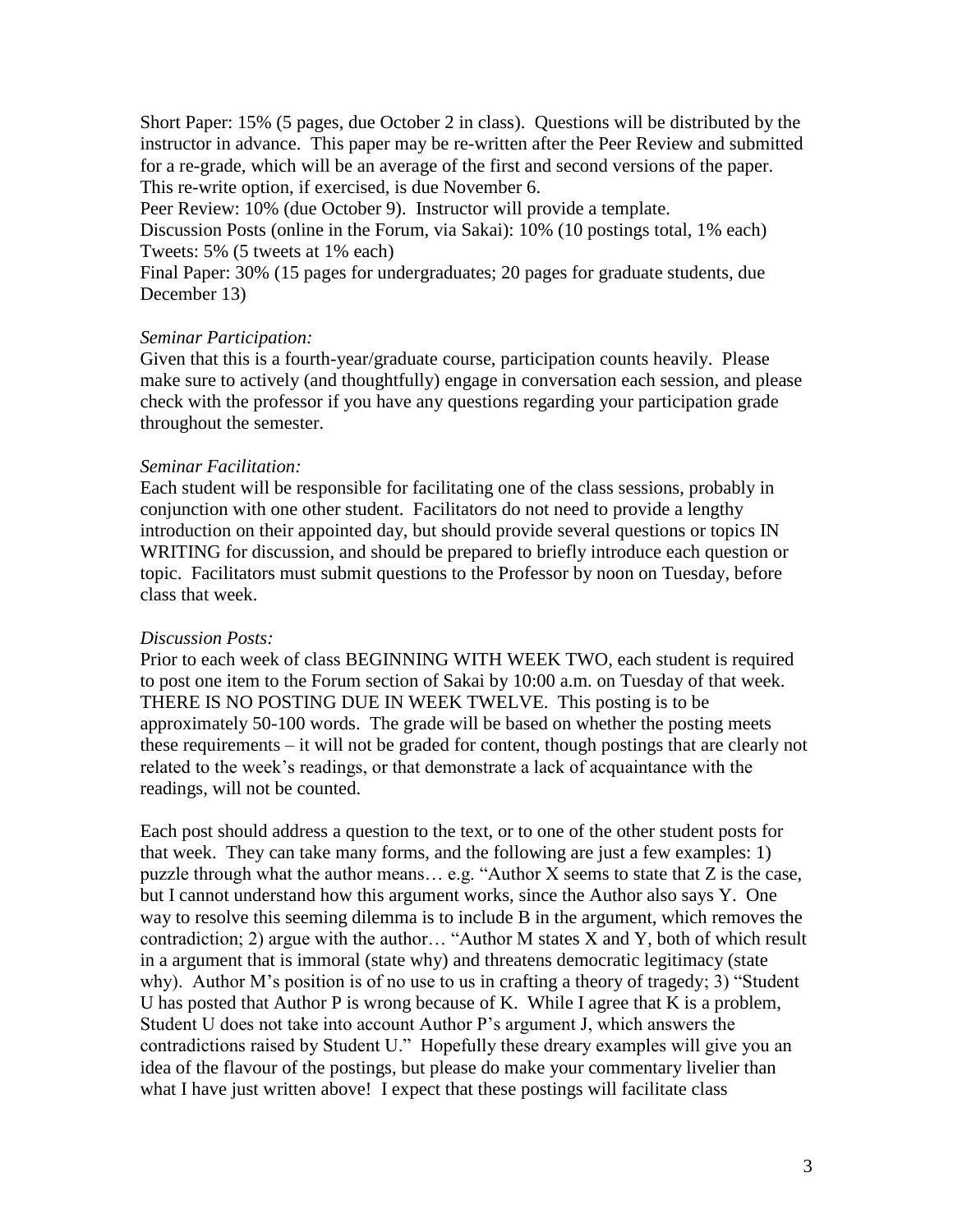discussions by placing a number of issues on the table well before the actual class session, and I will likely be responding to some of the issues raised in my own discussion for that week.

## **Deadline to Withdraw is Friday, November 6, 2013**

Last date for withdrawal without academic penalty and last day to change from credit to audit status for duration 2 courses without academic penalty.

# **Academic Integrity**

In this course we aim to conduct ourselves as a community of scholars, recognizing that academic study is both an intellectual and ethical enterprise. You are encouraged to build on the ideas and texts of others; that is a vital part of academic life. You are also obligated to document every occasion when you use another's ideas, language, or syntax. You are encouraged to study together, discuss readings outside of class, and share your drafts during peer review and outside of class. In this course, those activities are well within the bounds of academic honesty. However, when you *use* another's ideas or language—whether through direct quotation, summary, or paraphrase—you must formally acknowledge that debt by signalling it with a standard form of academic citation.

# **The Tweet Life**

Twitter accounts are required for class. Students will use the class hash tag and then must tweet something about the readings or something you found related to readings/video in class. Tweets are required 1x a week (for the first five weeks only, since this is an experiment) and if you tweet a link you must still preface it or link it to what we're doing in class.

# **Turnitin.com**

Written assignments may be submitted through turnitin.com, at the instructor's discretion. Links and password will be supplied at the time of the assignment by the professor.

# **Students With Disabilities**

As part of Brock University's commitment to a respectful work and learning environment, the University will make every reasonable effort to accommodate all members of the university community with disabilities. If you require academic accommodations related to a documented disability to participate in this course, you are encouraged to contact Services for Students with Disabilities in the Student Development Centre  $(4<sup>th</sup>$  Floor, Schmon Tower, ex. 3240). You are also encouraged to discuss any accommodations with the instructor well in advance of due dates and scheduled assessments.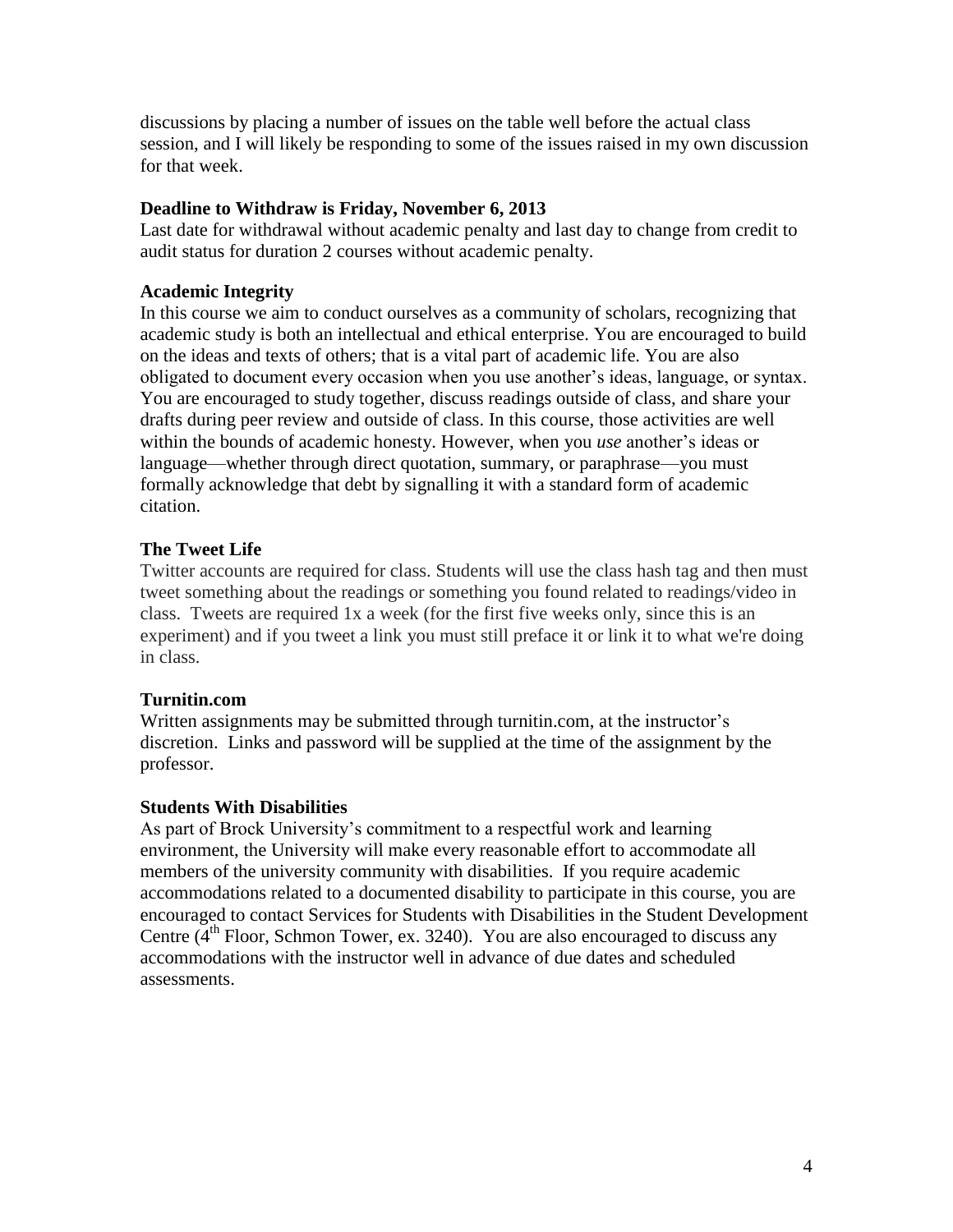### **Schedule Of Readings**

September 4

Introduction to "Postmodern Theory" and Inequality Canadian Style (After Labour Day) In-class Foucault exercise

September 11 Foucault I: Truth and Power Louis Althusser: "Ideology and Ideological State Apparatuses" <http://www.marxists.org/reference/archive/althusser/1970/ideology.htm> *The Foucault Reader*: "Truth and Power" pp. 51-75 *The Foucault Reader*: "Nietzsche, Genealogy, History" pp. 76-100

September 18

Foucault II: Discipline *The Foucault Reader*: "The Body of the Condemned" pp. 170-178 *The Foucault Reader*: "Docile Bodies" pp. 179-187 *The Foucault Reader*: "The Means of Correct Training" pp. 188-205 *The Foucault Reader*: "Panopticism" pp. 206-213 *The Foucault Reader*: "Complete and Austere Institutions" pp. 214-225 *The Foucault Reader*: "Illegalities and Delinquency" pp. 226-233 *The Foucault Reader*: "The Carceral" pp. 234-238 *The Foucault Reader*: "Space, Knowledge, Power" pp. 239-256

September 25

Foucault III: Biopower *The Foucault Reader*: "Right of Death and Power Over Life" pp. 258-272 *The Foucault Reader*: "The Politics of Health in the Eighteenth Century" pp. 273-290 *The Foucault Reader*: "We 'Other Victorians'" pp. 292-300 *The Foucault Reader*: "The Repressive Hypothesis" pp. 301-330 Charles Taylor, "Foucault on Freedom and Truth," *Political Theory* 12 (1984) (available on Sakai)

Special Event (not required but strongly recommended): Jacques Ranciére at Trent University "The Politics of Fiction" Monday, September 30, 2013, 7:00 pm Market Hall, 140 Charlotte Street, Peterborough, Ontario

October 2 What is to be Done? Ranciére on Politics *Disagreement*, pp. 1-60

October 9 Ranciére on Democracy *Disagreement*, pp. 61-140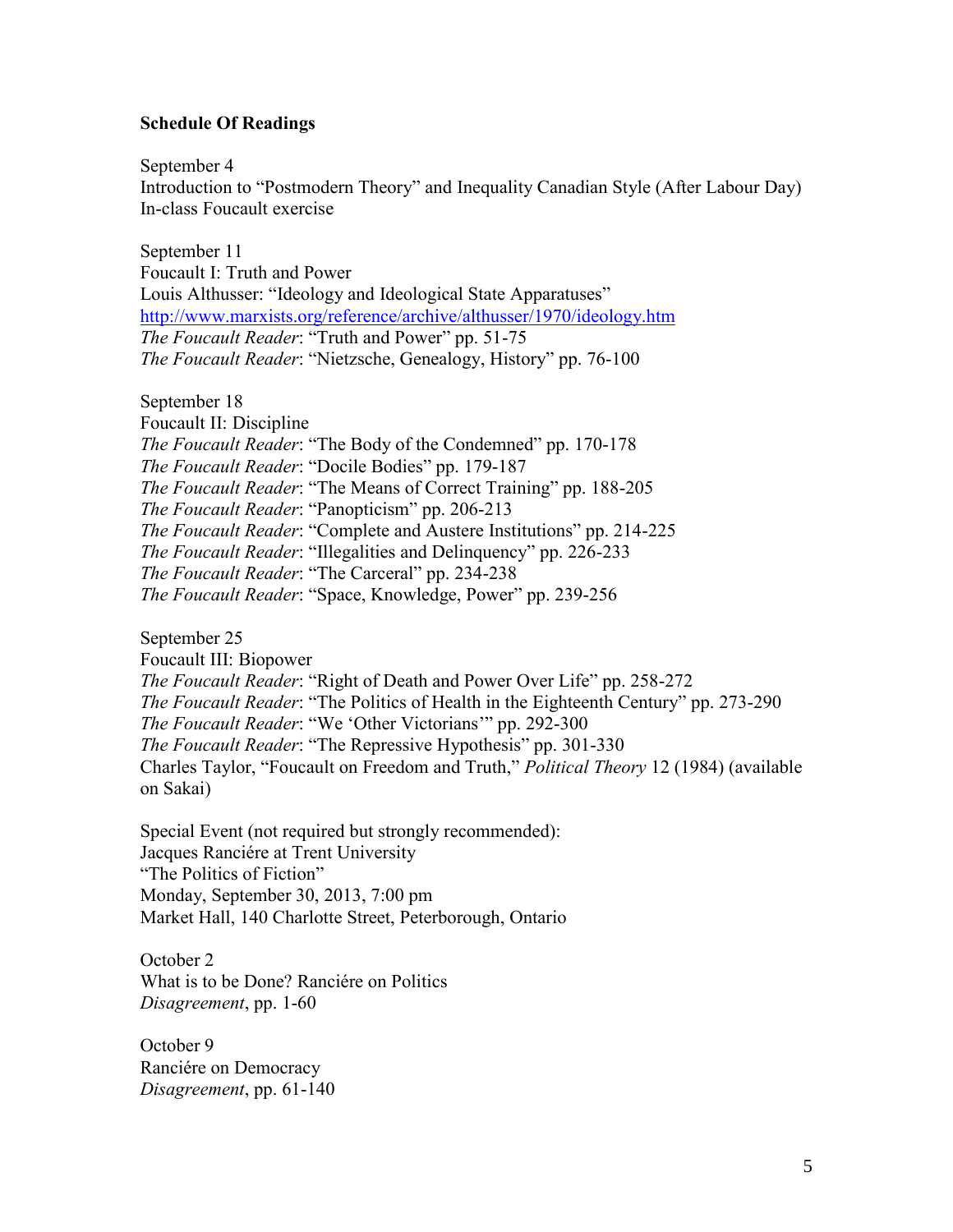### FALL BREAK

October 23 Communism? You mean you want the USSR again??? *The Communist Horizon*, pp. 1-67

October 30 The People! *The Communist Horizon,* pp. 69-156 SITE VISIT: ST. CATHARINES YWCA

November 6 Do we need "The Party"? *The Communist Horizon*, pp. 157-250 Guest Video Conference: Jodi Dean

November 13 Canadian Voices Taiaiake Alfred, "Being Indigenous: Resurgences Against Contemporary Colonialism" *Politics and Identity* IX, pp. 597-614 Reading to be chosen by the class (options provided by professor)

November 20 Relationships and Relational Meetings *Roots for Radicals*, pp. 11-79 Greater Edmonton Alliance: [http://greateredmontonalliance.com](http://greateredmontonalliance.com/)

November 27 Organize! *Roots for Radicals*, pp. 80-142

PS. A few great films… Matewan Harlan County USA The Corporation Kahnesatake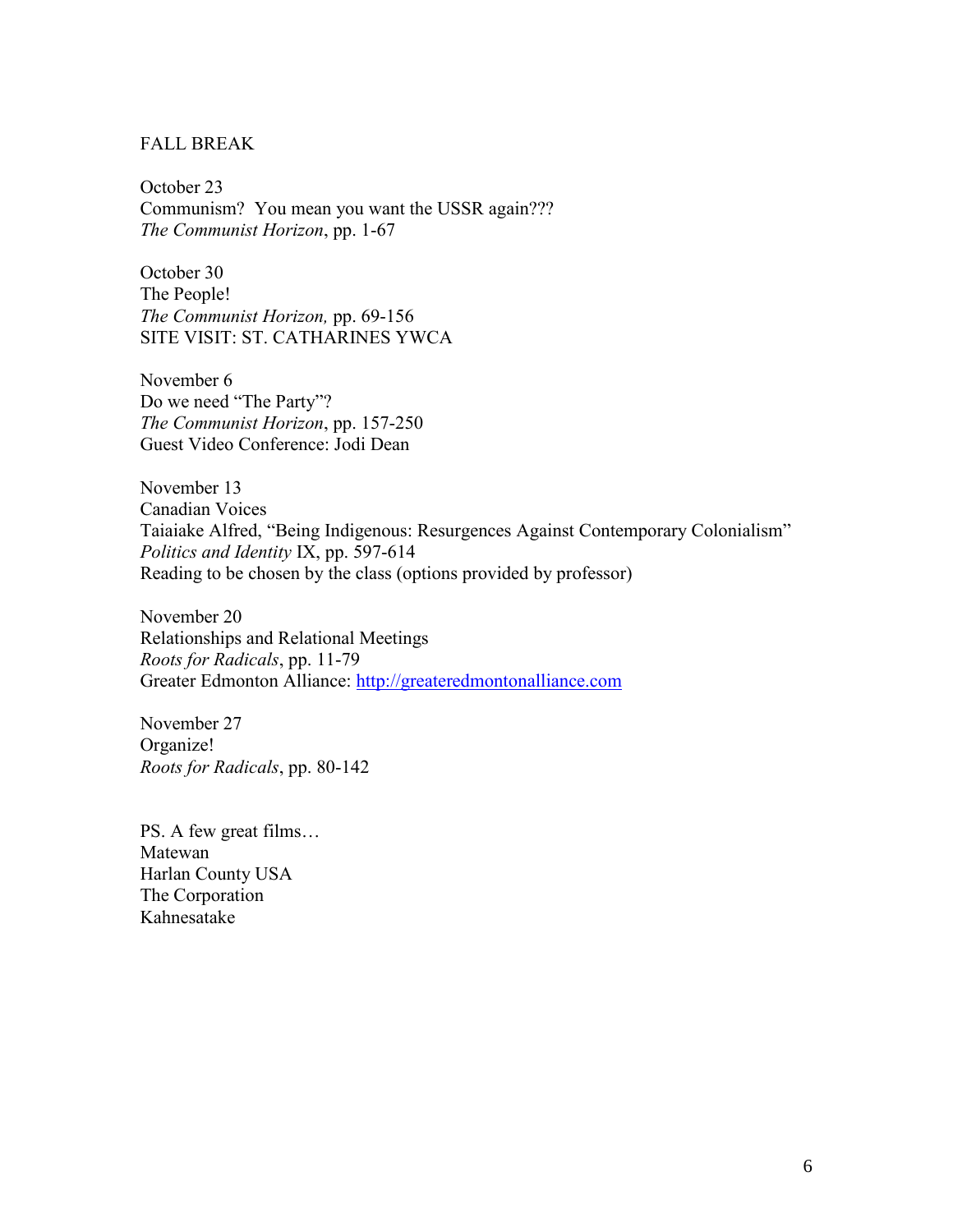PEER REVIEW GUIDE (and good to follow for your own writing)<sup>1</sup>

- 1. Introduction. Is the first paragraph an adequate statement of the paper's topic and approach? Is there a clear thesis? Does the author merely summarize points of view without taking a position of her own? Did you know from the first paragraph where the paper was headed?
- 2. Continuity. Is the line of argument clear from paragraph to paragraph? Did each paragraph add to the argument?
- 3. Evidence. Did the writer support the argument in a convincing manner? Were quotations from the text well chosen? Was there adequate citation?
- 4. Grammar and Style. Does the paper have significant grammatical errors? Are there problems with spelling, punctuation, subject/verb agreement, parallel structure, sentence fragments, or frequent use of the passive voice, etc.? Does the author misuse words, or use words that are vague or colloquial?
- 5. Conclusion. Does the conclusion draw together the strands of the argument? Is it a sufficient statement of the paper's main points?
- 6. Strengths. What did you find best in the paper?

 $\overline{a}$ 

<sup>&</sup>lt;sup>1</sup> Drawn in part from UW-Madison's "Integrating Writing Into Your Course"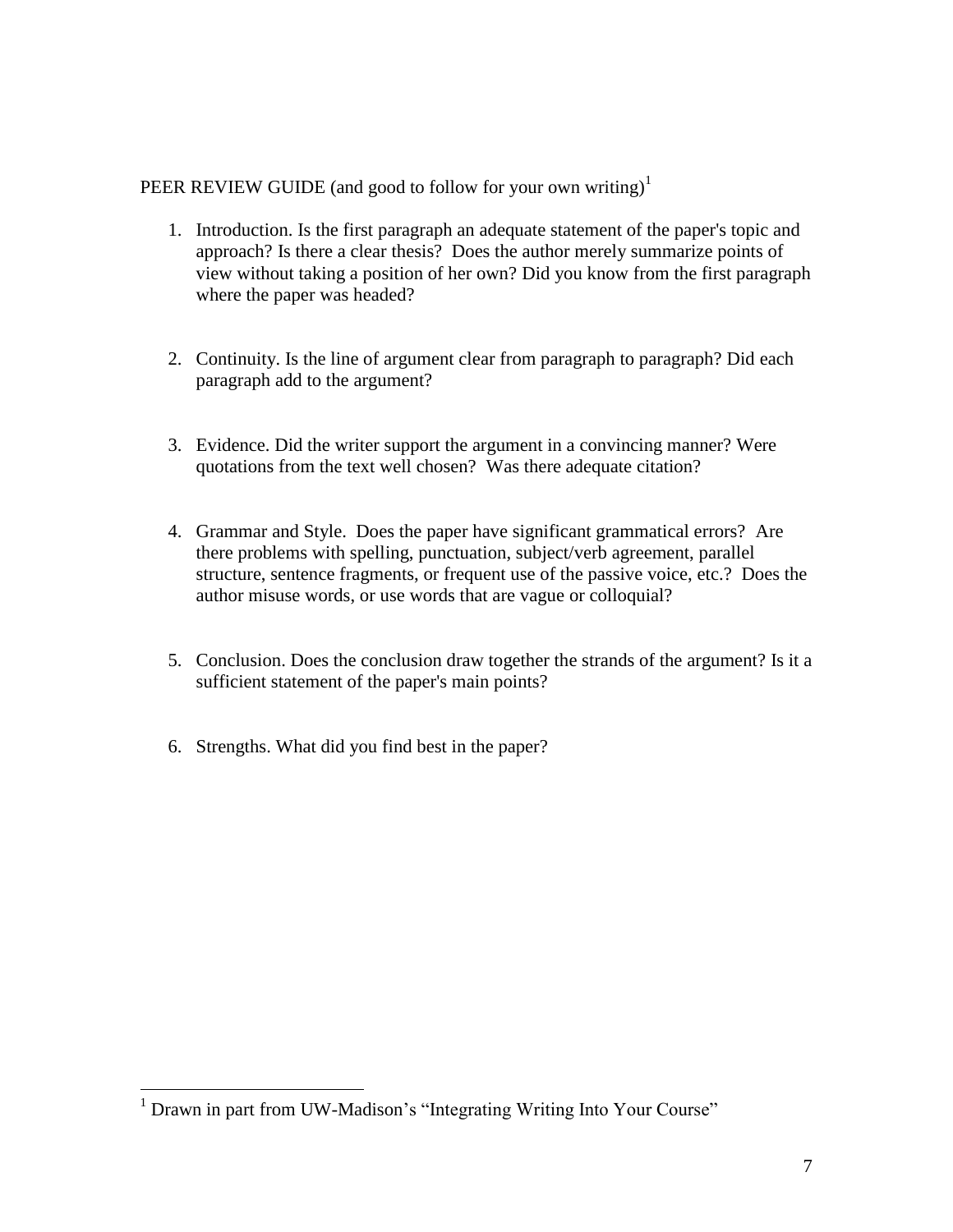# **DEPARTMENT OF POLITICAL SCIENCE STATEMENT ON ACADEMIC MISCONDUCT**

Because academic integrity is vital to the well-being of the university community, Brock University takes academic misconduct very seriously. Academic misconduct includes plagiarism, which involves presenting the words and ideas of another person as if they were your own, and other forms of cheating, such as using crib notes during a test or fabricating data for a lab assignment. The penalties for academic misconduct can be very severe. A grade of zero may be given for the assignment or even for the course, and a second offense may result in suspension from the University. Students are urged to read the section of the Brock University Undergraduate Calendar that pertains to academic misconduct. Students are also reminded that the Student Development Centre (Schmon Tower, Room 400) offers free workshops on writing and study skills and on avoiding plagiarism.

### *POLICY ON LATE ESSAYS*

The policy of the Department is that essays received by the instructor or deposited in the Political Science department Essay box after 4:00 p.m. or at a time designated by the instructor, of the date on which they were due will be penalized **two per cent** for each day late from Monday through Friday and **five per cent** for the period from Friday 4:00 p.m. to Monday 8:30 a.m., and that no paper will be accepted two weeks after the due date. \*\*\*\*\*\*\*\*\*

An essay is considered received when the **original** hard copy (printed-not disk) of the paper is in the hands of the instructor or in the box outside the Political Science Department's office. (ALL ESSAYS MUST INCLUDE A TITLE PAGE WITH THE FOLLOWING INFORMATION CLEARLY MARKED: STUDENT NUMBER, TA and INSTRUCTOR'S NAME, COURSE NAME and NUMBER).

Having an essay date-stamped by security, or the library, or anyone else does **not** constitute receipt of the essay by the Political Science Department. Instructors may require that essays be submitted electronically through turnitin.com. In this case, students must consult with the Instructor on what constitutes a late essay.

\*\*\*\*\*\*\*\*\*

Instructors may establish more restrictive deadlines or more severe penalties in particular courses – check the course outline. Extensions of due dates are granted only in circumstances that are beyond the student's control, such as health problems that are supported by a medical certificate or other, clearly equivalent, situations. \*\*\*\*\*\*\*\*\*

### Time management problems are not grounds for extensions. You are strongly urged to avoid these penalties by beginning to work on essays early in the term; by setting your own target dates for completion that are several days before the due date; and by carefully budgeting your time.

### *POLICY ON RETURNING MARKED ESSAYS*

Marked essays will normally be returned during class meetings or at the final examination.